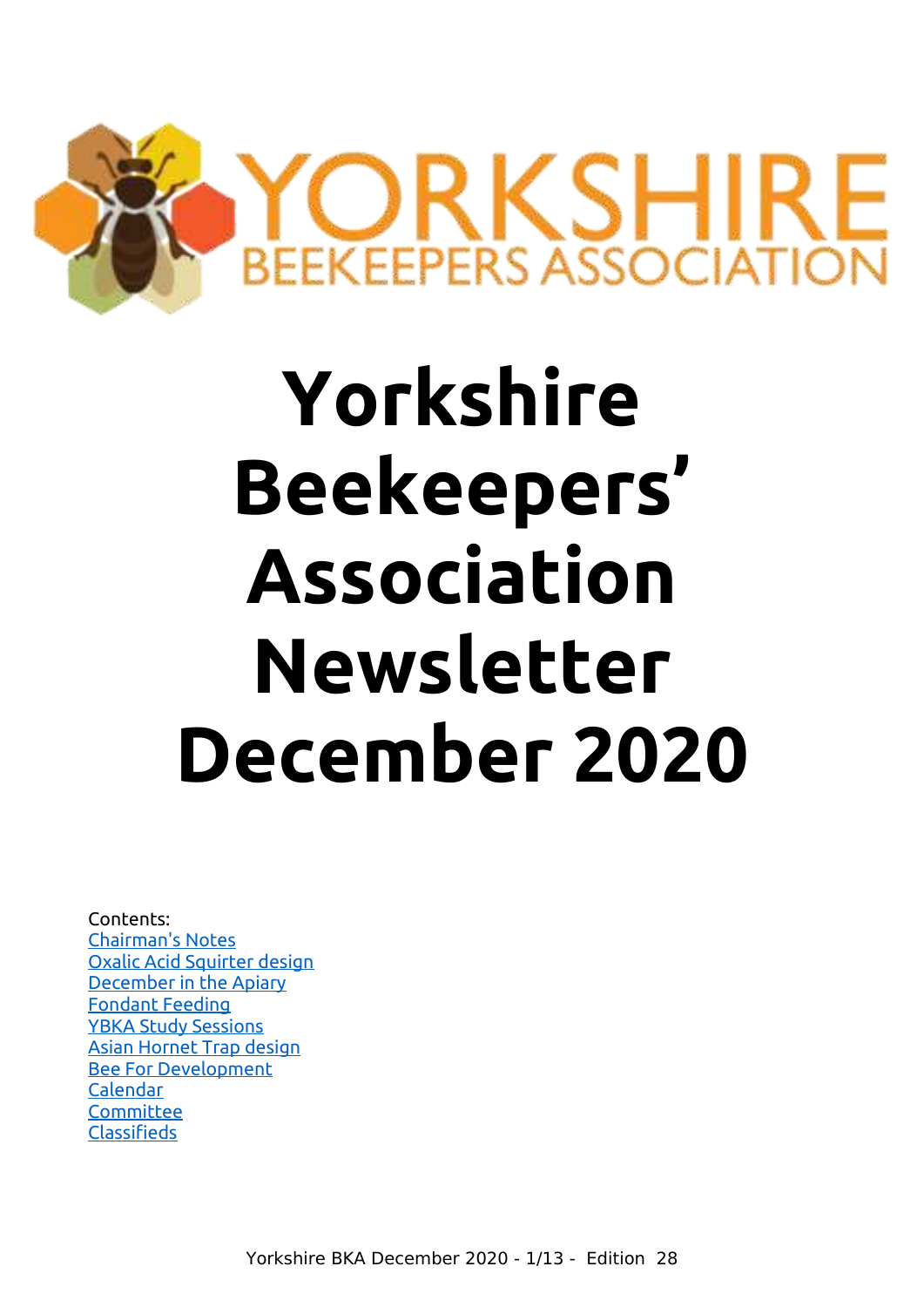

## <span id="page-1-0"></span>**Chairman's Notes**

Beginning with positive news! We have planned several online events for our winter/spring programs for YBKA members.

Kirit Gordhandas and Clare McGettigan, our Education Team, are setting up events for you to join in with. Kirit is liaising with BBKA about the online exams for next spring and is keen to keep you all informed about the arrangements as they are confirmed (you will have received the recent Q&A document about the spring exams). We are hoping that we will be able to hold them safely in our headquarters on the Harrogate Showground, by November next year, but only time will tell. Clare has been getting members signed up for the first, online, module tutorials presented by our expert tutors. We needed to extend capacity from 60 to 100 places due to the high demand. All the places filled within a few days of the course announcement!

We are in the process of setting up online talks by various top speakers that we hope members will support and enjoy. Further information regarding dates, times and topics will be in our January 2021 Newsletter.

I would like to thank all our district associations that have worked so hard to keep members informed and engaged over the past 10 months, using online and other creative communications. Your efforts have been much appreciated, on both the local and county level.

Despite Covid this year's beekeeping season continued, although of course many events and courses had to be cancelled for personal safety. For most of us it was quite a successful year, with good surpluses of honey achieved by many of the members I have spoken to. Let's hope 2021 is even better!

It only remains for me to wish each of our YBKA members: A very Happy Christmas and New Year

Stay safe and stay positive!

Dave Shannon YBKA Chairman.

## **'Oxalic Acid Squirter'**

New beekeepers will have developed their craft under the shadow of Varroa when various treatments are available. Others, like myself, had to come to terms with its sudden presence. Interestingly I, unknowingly, moved my bees from the South to the North across the quarantine line in late1992, but luckily a subsequent inspection showed them to be free of the parasite.

Yorkshire BKA December 2020 - 2/13 - Edition 28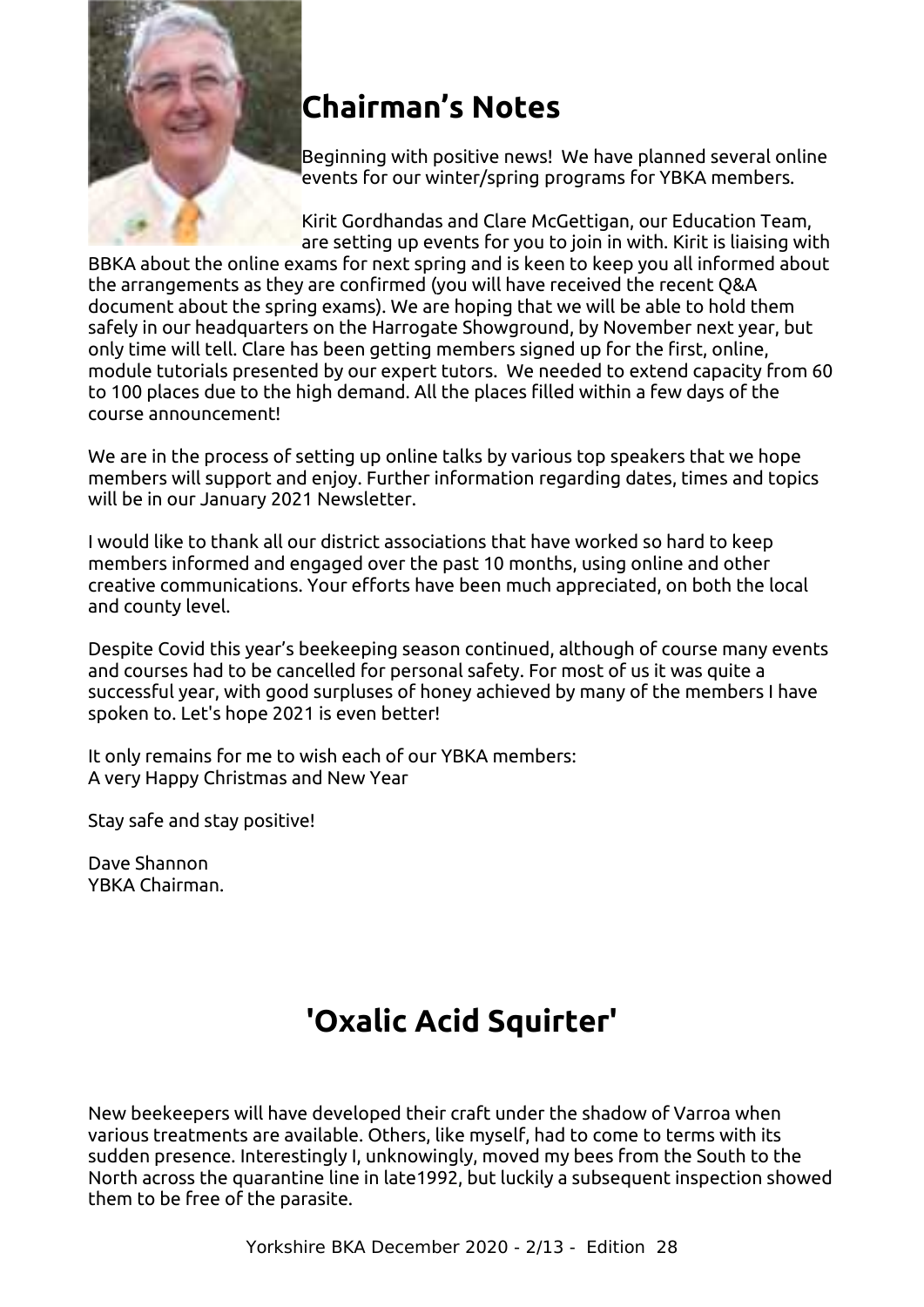<span id="page-2-1"></span>We now have learned to live with this mite and the treatments used to try to keep it at bay or at least control its numbers. One such treatment is trickling an oxalic acid/sugar solution in between the brood frames when the colony is broodless. The "window" for doing this occurs during winter when the weather is cold, so opening and closing the hive needs to be quick and involve little or no manipulation. When you remove the roof and crown board, speed is of the essence. Bees can get annoyed when it's cold, just like you or I would if someone lifted off our house roof and bedroom ceiling when we were in bed!

Dispensing oxalic acid solution for 'trickling' can take time if you don't plan ahead. Of course, you can buy ready-made measuring dispensers, but years ago I was caught out without one, while waiting for an order to arrive. So, I made my own and used it for many years. They are so easily made that the loss of one is no problem.



Using a 20 ml plastic syringe I bent the arms of a small fold back clip (see photo) so that the syringe

plunger sat at 5 ml (the dose per seam of bees). Test this with water and adjust the arms of the clip, as necessary. In operation, the syringe is quickly and easily filled and emptied between the frames, using a cup or jug of the oxalic acid mixture (see the David A Cushman website for the 'receipt'). If you are a 'gloves person' then thin gloves are a help when doing this manipulation.

Chris Coulson Beverley Beekeepers Association

## <span id="page-2-0"></span>**In the Apiary December 2020**

As we arrive at the end of the calendar year, there isn't a great deal to do in the apiary.

At this time of year most bee colonies will be in a cluster, the colder the ambient temperature, the tighter the cluster will be. The odd bee will venture out on milder days, for cleansing flights or water gathering. The vast majority will be in a cluster, generating heat by contracting and relaxing their flight muscles and maintaining an internal cluster temperature of approximately 20 degrees centigrade. Bees rotate between the outer edges and the inside of the cluster to survive.

Usually by December the mid-summer bees will have died off, leaving the late summer/autumn bees to take the colony through to spring. The queen will have reduced her laying rate to a bare minimum with most queens taking a brood break. This is an ideal time to treat with Oxalic Acid to reduce varroa levels within the colony. With little or no brood, Varroa will now be on the adult bees. Oxalic Acid seriously damages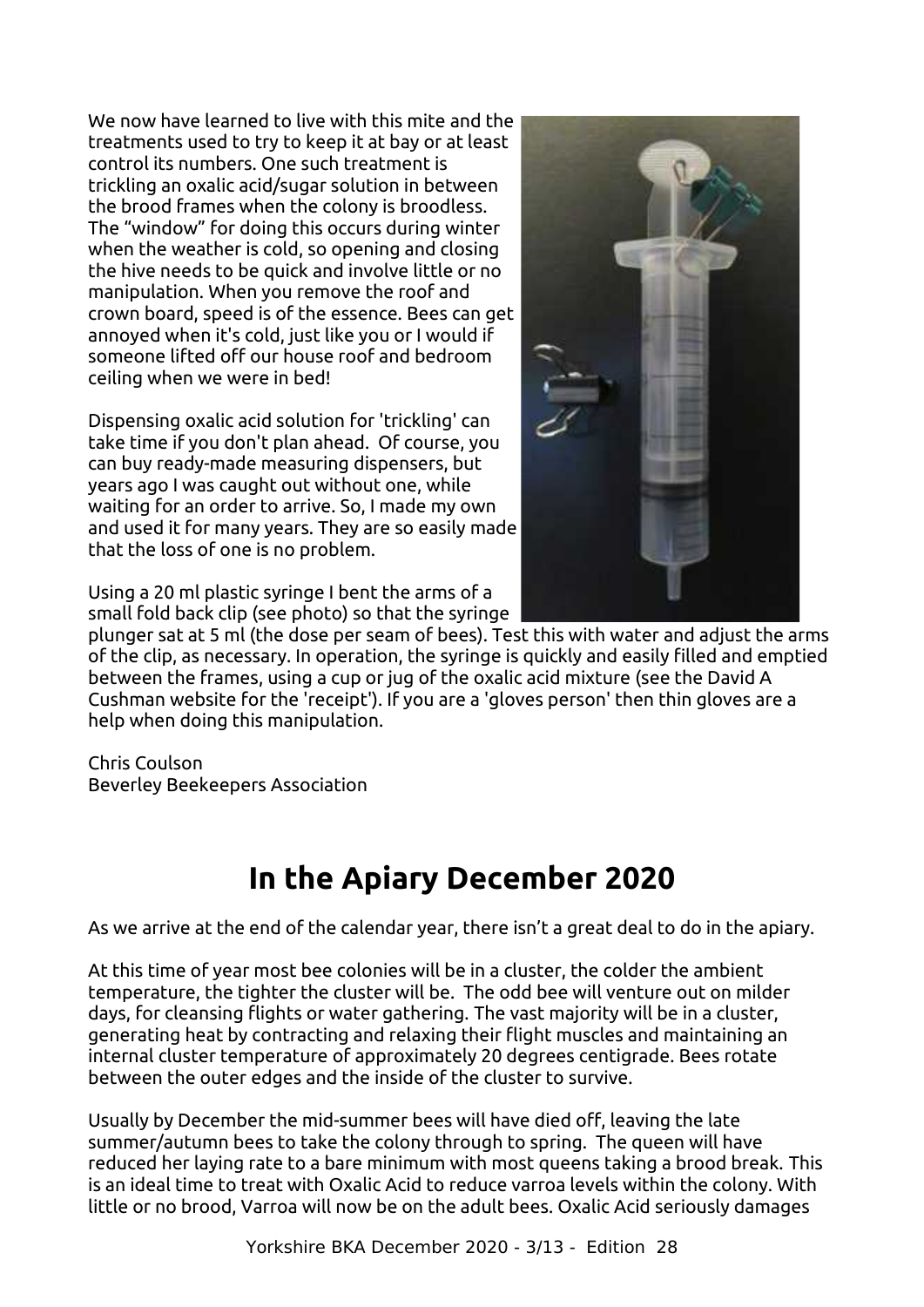brood, should there be any, but at this time of the year this is a small sacrifice for the benefit of the whole colony. Oxalic Acid is an organic substance, but unlike other treatments it should only be used once. Follow the manufacturer's instructions carefully, in respect of application and health and safety guidance. There are different ways to apply the treatment, but the trickle method is probably the easiest, requiring no specialised equipment other than a syringe. You basically apply 5ml of solution to each seam of bees slowly trickling over the bees along the seam. "A seam of bees" refers to those in the gaps between the frames.

If this is new to you it may be wise to practise first applying water onto a surface.

#### **Practise trickle method**

You can purchase the dry crystals and make up the solution using sugar syrup and apply using a syringe to accurately measure 5ml.

Alternatively, you can purchase a ready prepared solution which dispenses 5ml at a time.

This takes no more than a minute or two per colony. Prepare the amount to be administered in your syringe. Remove the roof and crown board and run the solution along the seams. Once all seams have received the required dose replace the crown board and roof. It is not usually necessary to apply any smoke as the operation is so quick but do have your smoker lit, and to hand, as a precautionary measure. If using mesh floors place a monitoring tray below so that you can assess the mite drop after treatment has been applied.



The other method of application is to vaporise the crystals, but this requires a special applicator with a power source.

Remember, this is a veterinary approved treatment and in accordance with the Veterinary Medicines Regulations 2013 you need to record the treatment on a medicine record card. More information can be found on 'beebase' along with a sample 'Medicine record card' that can be downloaded and printed off to keep in your records. <http://www.nationalbeeunit.com/index.cfm?sectionid=110>

Whilst colony inspections are not taking place it is good practice to check hives on a weekly basis throughout the winter months, hefting them to ensure supplies of food are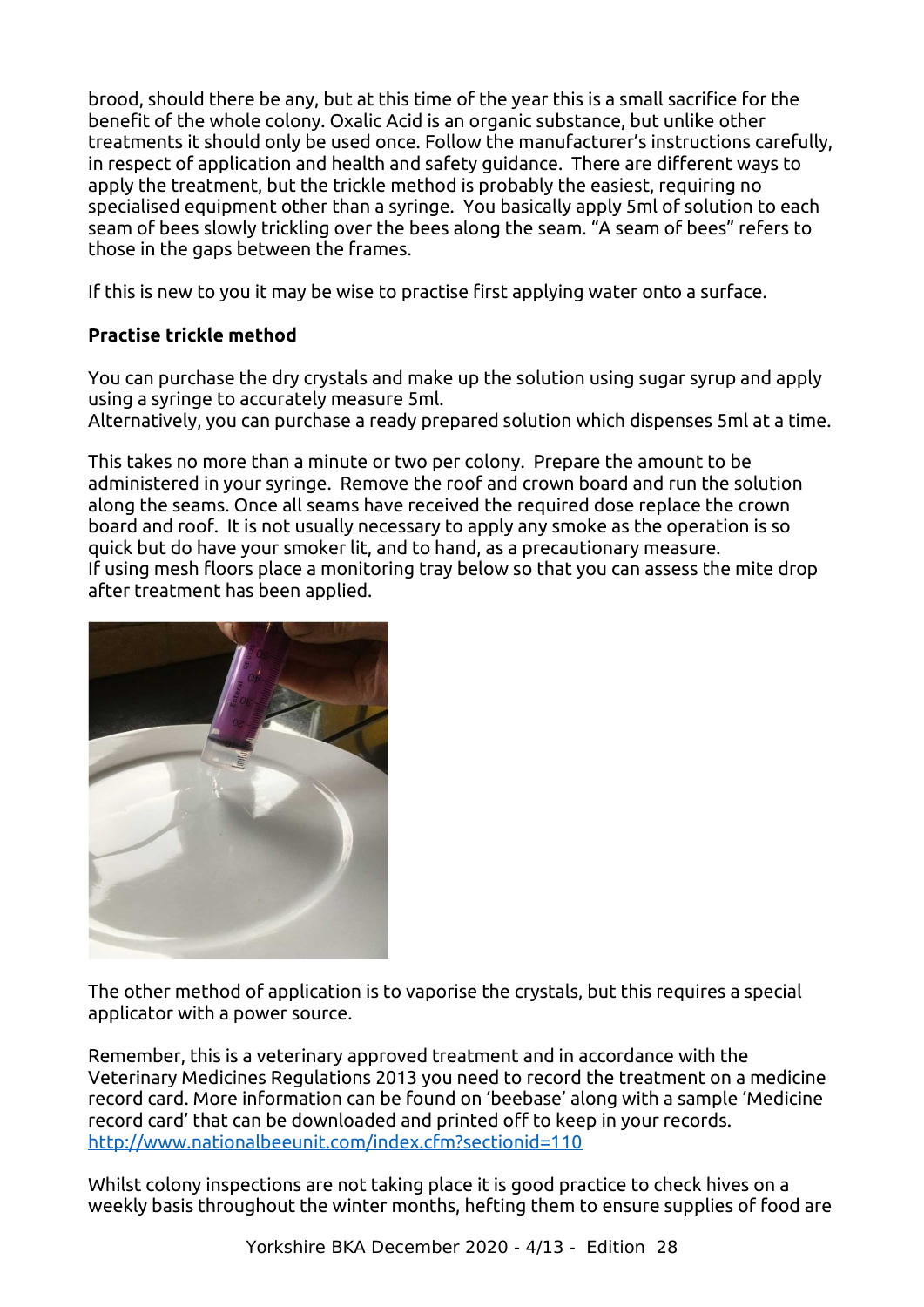still adequate, without having to open the hives at all. It is possible to take a quick look through the porta-bee hole on the crown board to check the bees are still ok. It is important to check that roofs are still in place and that hives have not been blown over after high winds. Check that mouse guards are secure and, if your apiary is prone to woodpecker visits, ensure that any protective mesh/netting is in place preventing the birds from damaging hives and feasting on the bees inside.

Keep monitoring the stores. Concerns have already been raised by fellow beekeepers and the NBU that colonies are going through stores and there is a risk of starvation. Now is the time where fondant should be used, rather than liquid feed. Fondant should be placed directly above the cluster, so the bees have easy access. Personally, I usually place fondant above the cluster when I do the Oxalic treatment usually as a precautionary method, but this year this schedule may need to be brought forward. Ensuring there are sufficient stores and keeping the bees in a damp free environment should help them survive the cold months to come.

Whilst hands-on beekeeping activities are greatly reduced throughout the winter months, this is a time to undertake repairs and maintenance on all the equipment in preparation for the coming season. Plan what you want to do in 2021 and what equipment you may need. You might grab a bargain in the January sales!

Alternatively, why not study to take a module in March? BBKA has recently announced plans to hold the spring module exams on the weekend of 24th and 25th April 2021 using online invigilation. This will allow people to take module exams, online, in their own homes.

The final application date for Module exams will be 31st January 2021 and candidates will be able to sit a maximum of two modules.

Wishing you all a Happy Christmas.

Mark Millard Wakefield Beekeepers Association

#### <span id="page-4-0"></span> **FONDANT FEEDING**

Well, the cold weather is with us along with warnings about colony starvation. Too late for syrup feeding so it's fondant if feeding is needed.

I've made may own fondant in the past and incurred the wrath of 'she who will be obeyed' so I've taken to buying it in 12.5 kg blocks at £10/block from Shepcote Distributors Ltd in Driffield, East Yorks. They deliver into Hull so for that price it arrives at my door. I've never found a problem feeding it to my bees though a 12.5 kg block presents its own problems of cutting it into manageable sub-blocks and then feeding it to the bees.

**Cutting and feeding:** I have used knives, a circular saw, cheese wire etc to cut it. Knives and cheese wire allow the fondant to reform behind the cut and the circular saw sprayed fondant all over me, my glasses and the shed ceiling as well as blocking the saw! However, over the years I solved the cutting and feeding problem and this is what I do.

After taking the fondant out of the cardboard box I put it, still in its wrapping, on a work

Yorkshire BKA December 2020 - 5/13 - Edition 28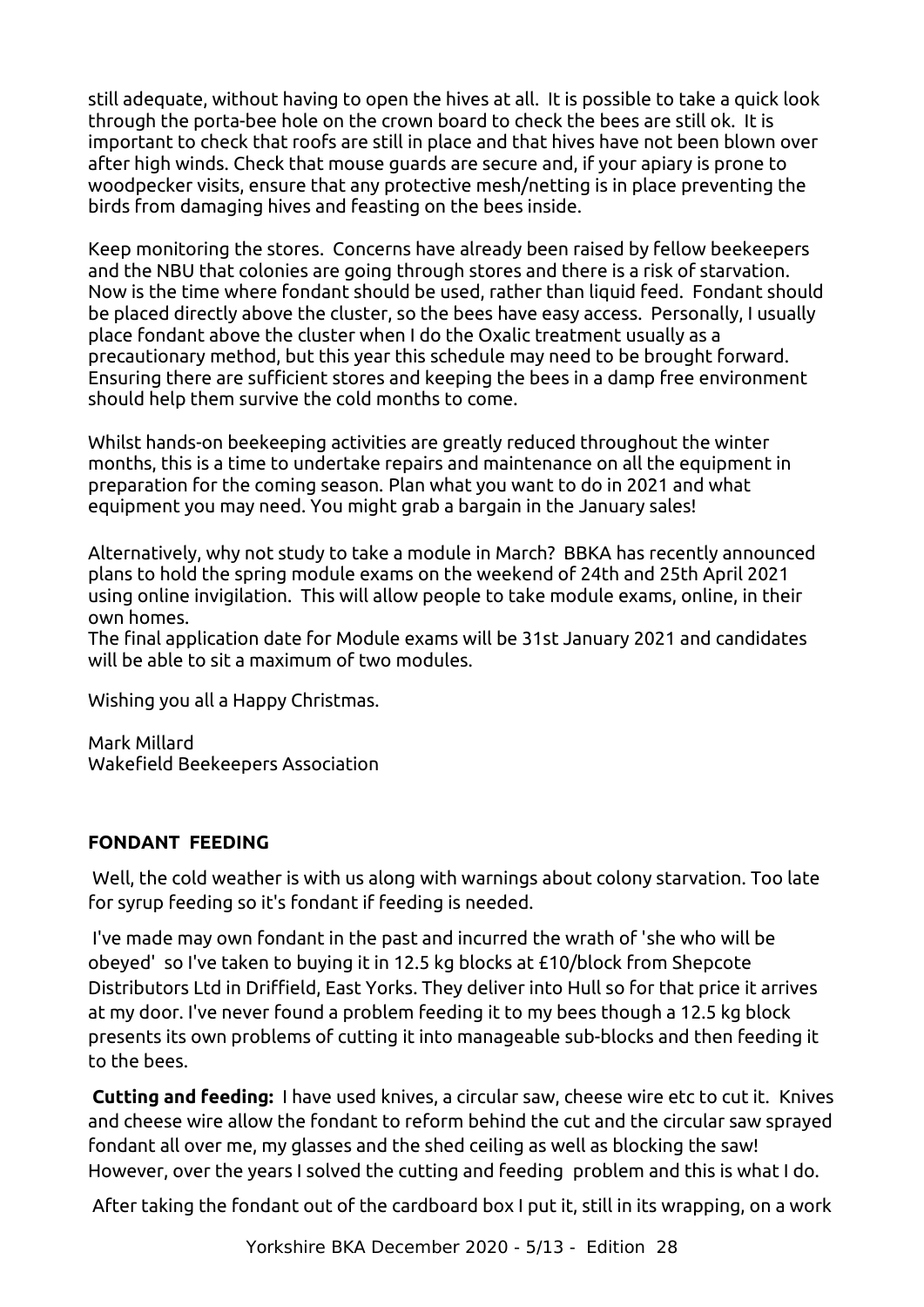surface and mark off slices I want, on the wrapping, with a marker pen. Given the block is 12.5 kg a quarter of the block will weight about 3.1 kg. I move the block so the slice over hangs the work surface edge. When you cut with a knife the cut opens up rather than closing and the section is easily cut off. But is still too big to go into the hive so here's the solution to that problem.

I put an eke on the floor and put the fondant slice halfway down a plastic waste bag. This goes into the eke on the floor and I paddle it down with my feet to the same height as the eke. Children are useful for this! The eke makes sure you don't make your fondant patty too big. It can be kept in the bag to keep it moist. To feed the bees a big hole is cut in one side of the plastic bag and the bag and fondant is placed hole down on the feed hole in the crown board or on the frames or QX but inside the eke which has been placed in the hive. Reassemble the hive and job done!

Chris Coulson

Beverley Beekeepers Association.

## <span id="page-5-0"></span>**YBKA Study Sessions**

I am pleased to announce the 2nd series of our YBKA study sessions - **HONEYBEE BEHAVIOUR which will start in February.** These 4 sessions will be based around the syllabus for BBKA Module 6 but are open to all YBKA members irrespective of whether you intend to take the exam. Each session will run from 7-8.30pm on 4 consecutive Tuesdays.

#### About your tutors:

ROGER POOL has been beekeeping for 10 years and currently runs approximately 12 colonies. He is chair of Halifax Beekeepers and has passed all the written modules, microscopy and the General Husbandry assessment. Roger always presents beekeeping 'education' in an interesting and not too serious way!

BRONWEN WHITE is a Master Beekeeper and has been keeping bees for about 14 years. She currently runs about 12 colonies and is chair of Rotherham Beekeepers.

#### **When**

- 9th Feb 2021, Session 1: *Sex and the Beekeeper* led by Roger and *Function and behaviour of the worker bee* led by Bron
- 16th Feb 2021, Session 2: *Swarming: the why and how* led by Roger and *Collection and use of nectar, pollen, propolis and water* led by Bron
- 23rd Feb 2021, Session 3 T*he foraging bee* led by Roger and *Communication in Honeybees* led by Bron
- 2nd Mar 2021, Session 4. *A home to raise a family* led by Roger and *Interaction between honeybees and the environment* led by Bron

**To join, please register** on the Zoom website using the link below - you can choose to attend some or all of the sessions. Please note that we are limited to 100 attendees on the night but we will be recording the sessions for anyone who is unable to attend. (NB: we are discussing options to increase the limit).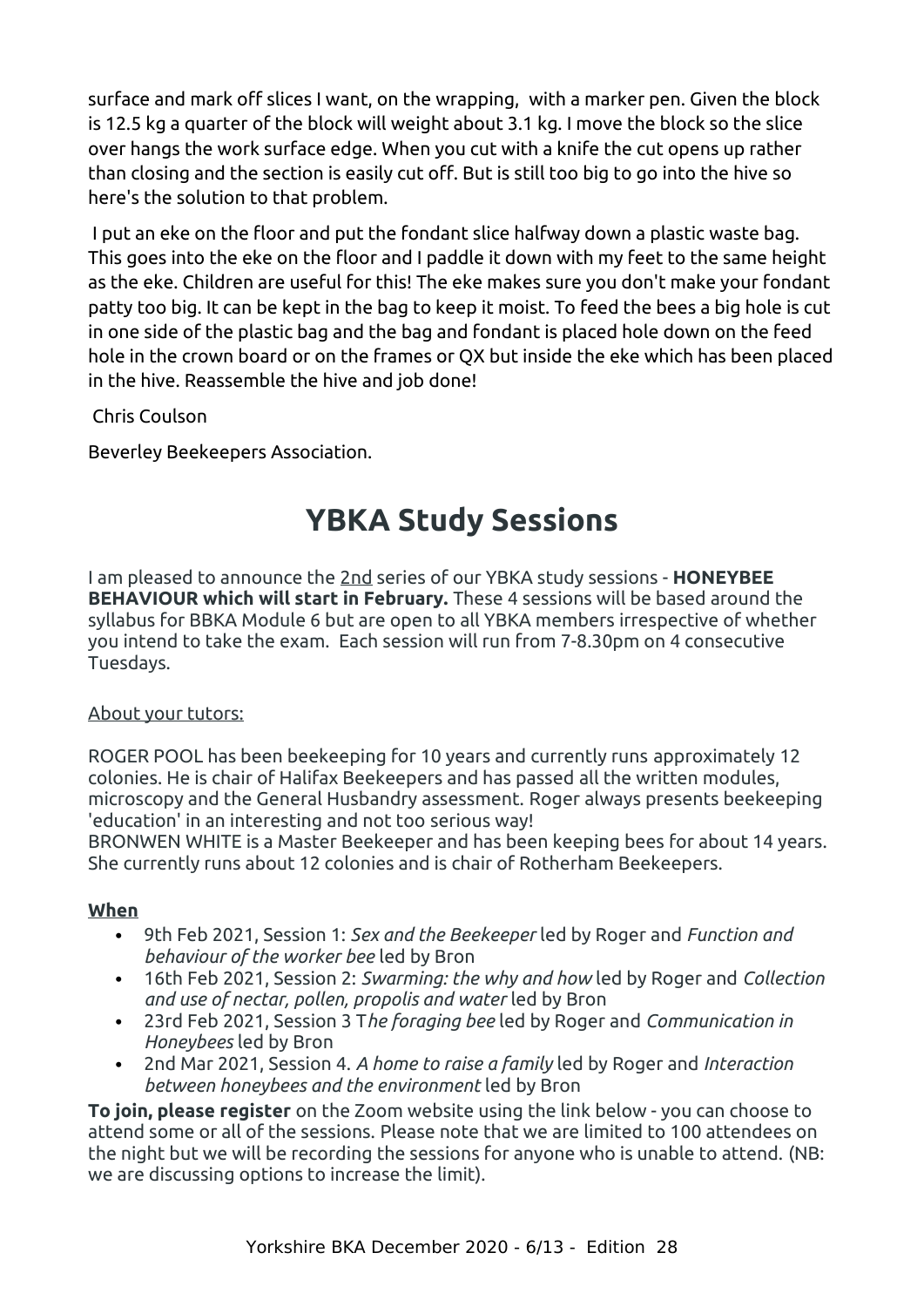<https://zoom.us/meeting/register/tJEqdOurpz8vGNWFOOjNZJfARdteC4lLdcRJ>

After registering, you will receive a confirmation email containing information about joining the meeting. Please note your registration will be specific to your email address and cannot be shared with anyone else.

Many thanks,

Clare McGettigan YBKA Education Officer

## **Asian Hornet Trap Design**

Link to Beverley Beekeeper Association

<https://www.beverleybeekeepers.co.uk/2020/making-an-asian-hornet-monitoring-trap/>

from Chris Coulson

### <span id="page-6-0"></span>**Bee For Development**

<span id="page-6-1"></span>Like many beekeepers, I suspect, I am in receipt of my State Pension, and each year I am given by DWP £10, I believe as a Christmas bonus, or other gesture. As I am still working long after a theoretical retirement age, for me, £10 is neither here nor there, though I fully appreciate that, for others, it is a welcome addition to their income.

Each year that I have received it, I have donated it to one charity, or another. This year, I donated it to Bees for Development, as did my husband, and received a thank you from them with a link to an interview with an Ethiopian beekeeper, whom they support.

This is the link: <https://www.youtube.com/watch?v=mHpr6rKbkWA&feature=youtu.be>, together, I think, with other such interviews with others supported by BfD.

Could I ask other beekeepers in a similar position to mine, to consider also making a donation to BfD? The recipients of help have so little compared to we in the UK. Anything you might be able to contribute would be gratefully received.

Happy Christmas.

Jane Pawlow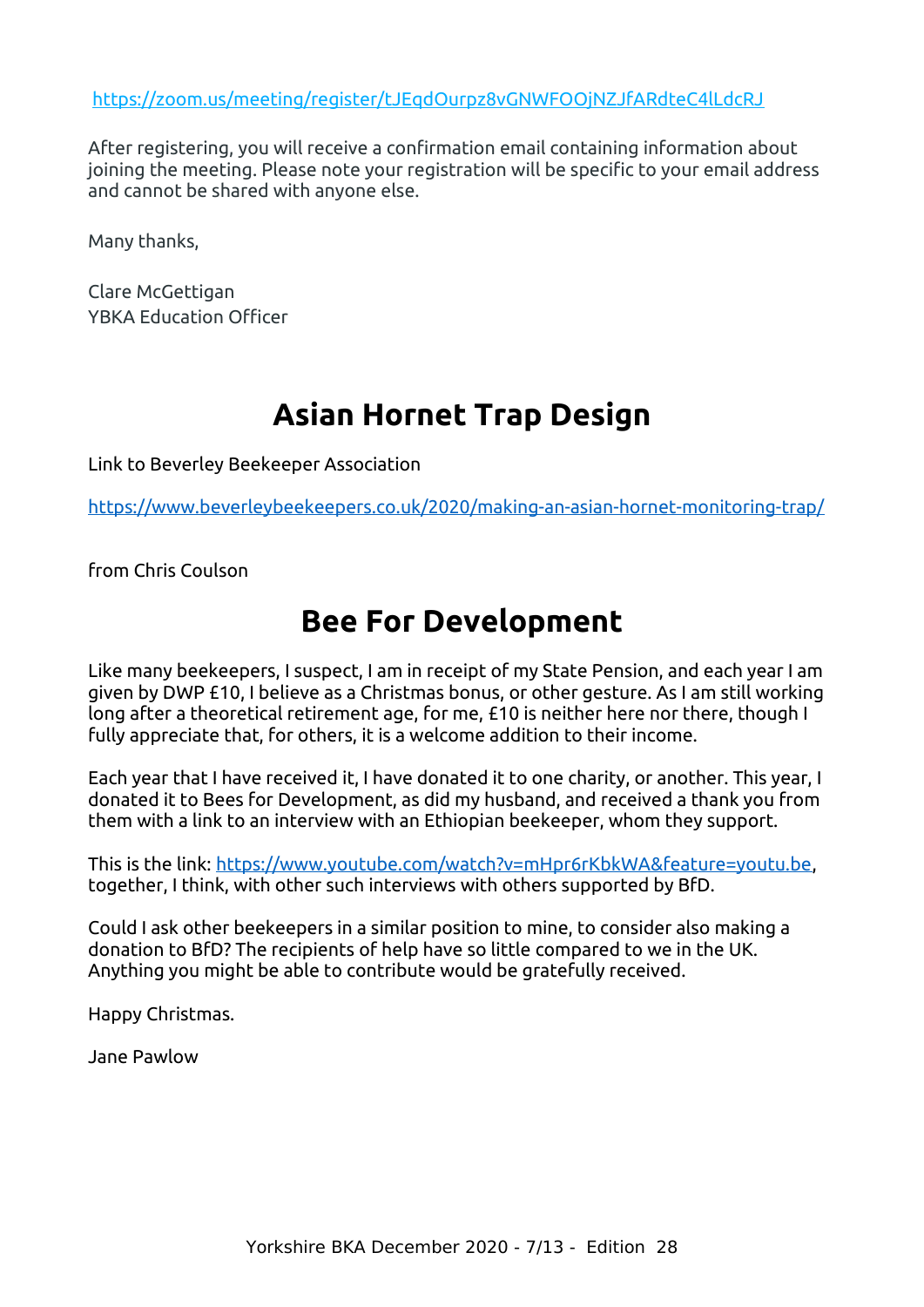www.thorne.co.uk sales@thorne.co.uk 01673 858555

# **THORNE**

### **HELPING BEEKEEPERS KEEP BEES FOR** OVER 100 YEARS

Hives, Bees, Frames, Foundation **Hardware and Clothing** Processing, Labels, Packaging **Queen Rearing Health and Feeding Books, Gifts, Hive Products** Candlemaking

## ORDER ONLINE OR IN STORE

#### **RAND**

**Beehive Business Park, Rand** Nr Wragby, Market Rasen LN8 5NJ sales@thorne.co.uk 01673 858555

#### **STOCKBRIDGE**

Chilbolton Down Farm Chilbolton Down Stockbridge Hampshire SO20 68U stockbridge@thorne.co.uk 01264 810916

#### **WINDSOR**

Oakley Green Farm **Oakley Green** Windsor, SL4 4PZ windsor@thorne.co.uk 01753 830256

#### **DEVON**

Quince Honey Farm **Aller Cross** South Molton, EX36 3RD devon@thorne.co.uk 01769 573086

#### **SCOTLAND**

Newburgh Ind Est **Cupar Road, Newburgh** Fife, KY14 6HA scotland@thorne.co.uk 01337 842596



Christmas Candlemaking

Extensive range of high quality candle moulds perfect for the festive season



Gifts Galore

Perfect gifts for all the family



Look out for our Winter Sale

Online from 00.01am 29th December by Phone from 9.00am 4th January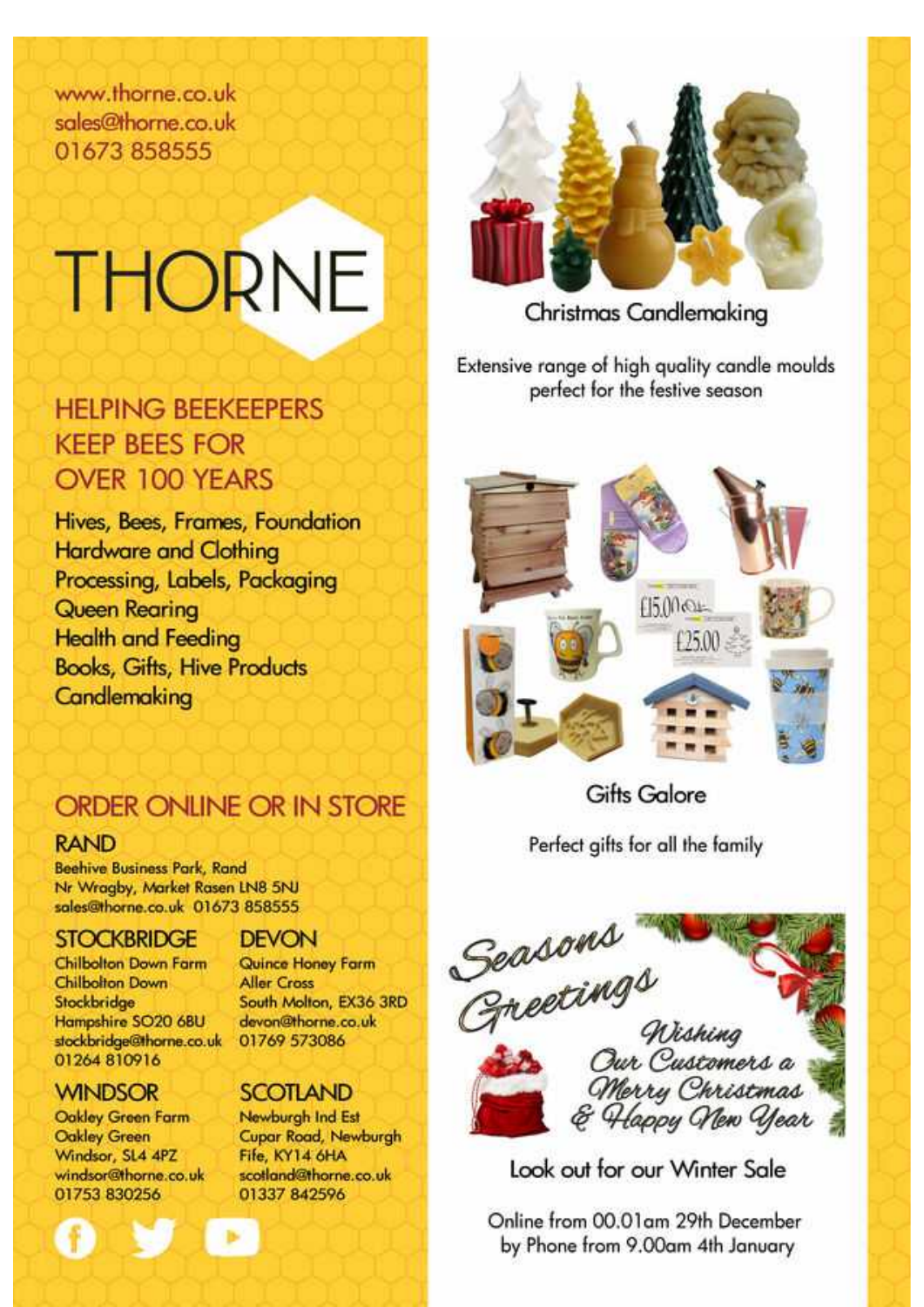## **YBKA CALENDAR 2020**

<span id="page-8-2"></span>Events postponed To be updated

## **Committee Details**

<span id="page-8-1"></span>Dave Shannon is Chair of YBKA Mark Millard is Vice Chair Norbert Cooper continues as Treasurer Kirit Gorhandas is Examination and Assessments Officer Clare McGettigan is Education Training Officer Linda Schofield is Secretary Tony Jefferson is the YBKA Delegate to BBKA. Chris Barlow continues as Newsletter Editor David Lamont continues as YBKA Webmaster

## **Classified Adverts**

Do you have anything bee related for sale or are you wanting something bee related? If so, please email newsletter@ybka.org.uk the editor for a free sale or wanted listing

Thorne's large, stainless steel steam wax extractor complete with steam generator. Used a couple of times and in very good condition. A bit small for my setup sadly. I'm looking for £250 or very near. On Thorne's site at £430. Call Rich on 07801 847487 to view in Strensall York if interested.





<span id="page-8-0"></span>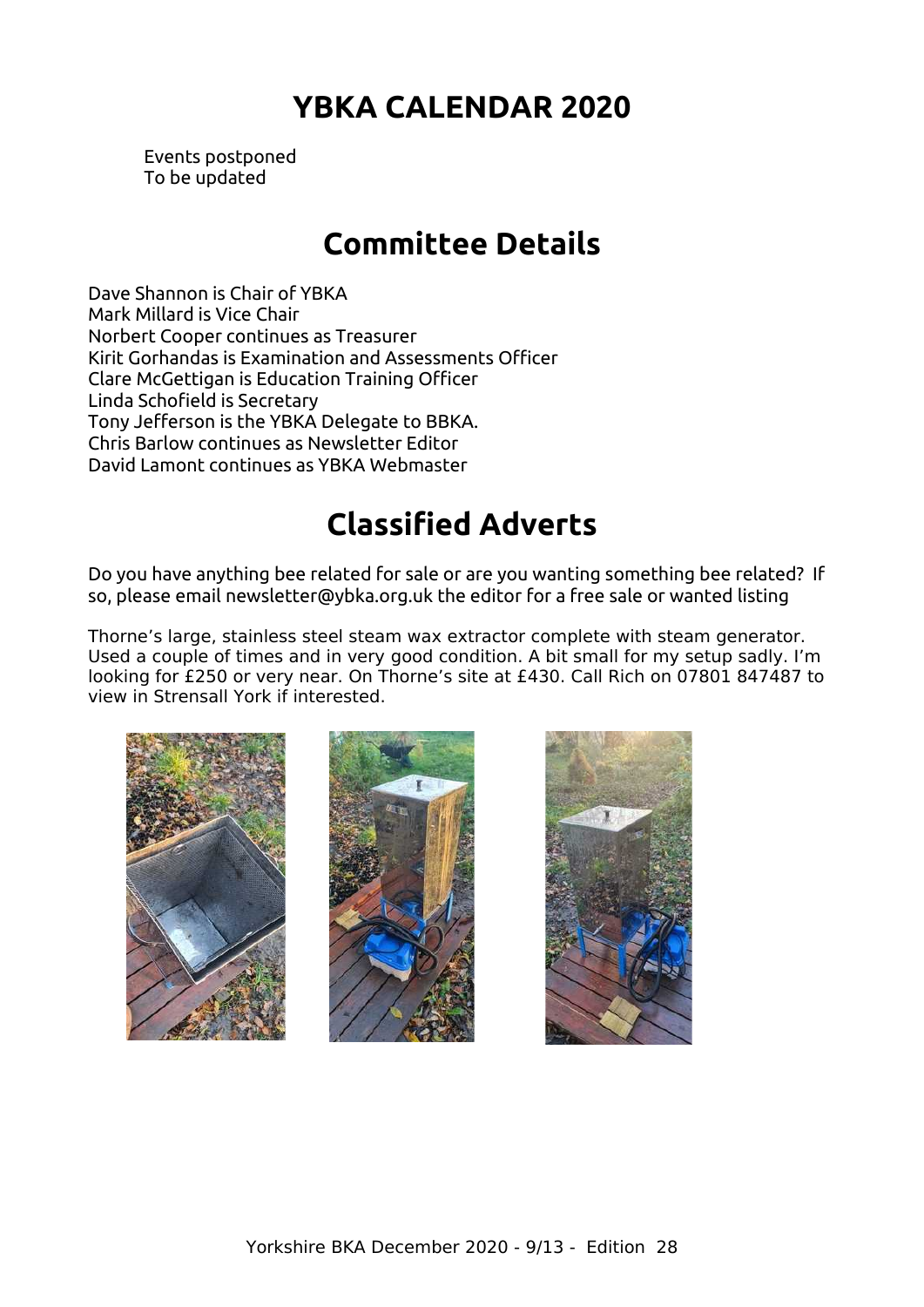## **Quality Beekeeper Clothing At Affordable Prices Full Suits, Smocks, Bee Vests & Veils Full adult suit - £55** (with free postage) **From Somerset** Email: michaeljohnduckett@gmail.com www.thebeeshop.co.uk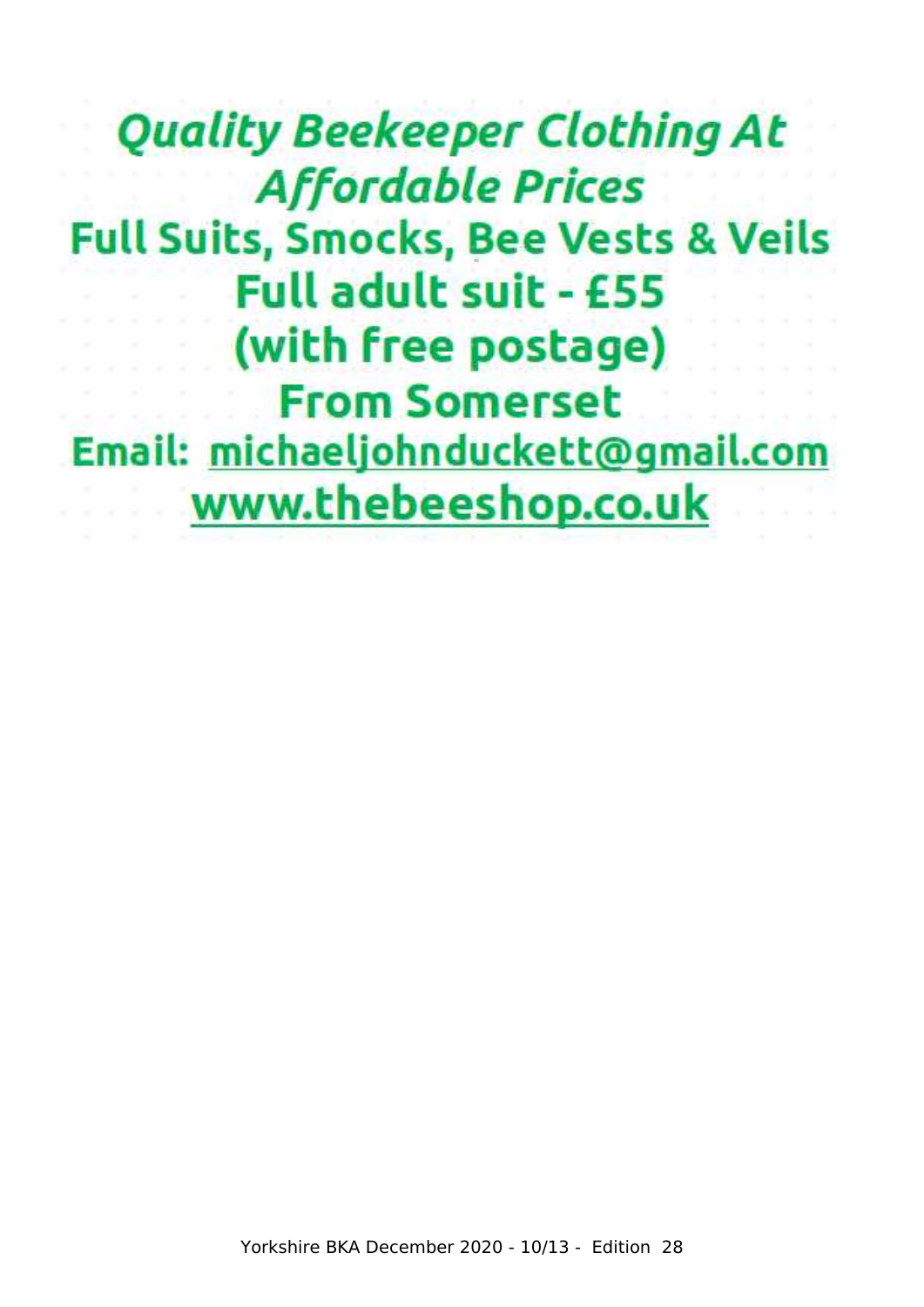## **THE TITTERMOST 20**

#### **1.** What is Dominic Cummings' favourite Christmas song? **Driving Home for Christmas**

**2.** Did you hear that production was down at Santa's workshop? Many of his workers have had to elf isolate!

#### **3. Why didn't Mary and Joseph** make it to Bethlehem? All Virgin flights were cancelled



4. Why are Santa's reindeer allowed to travel on Christmas Eve? They have herd immunity

> 5. Why did the pirates have to go into lockdown?

Because the 'Arrrr!' rate had risen

**6.** Why is it best to think of 2020 like a panto? Because eventually. it's behind vou

**7.** Why couldn't Mary and Joseph join their work conference call? Because there was no Zoom at the inn

**8.** Why can't Boris Johnson make his Christmas cake until the last minute? He doesn't know how many tiers it should have

**9.** What do the Trumps do for Christmas dinner? They put on a super spread

10. Which Christmas film was 30 years ahead of its time? **Home Alone**  11. How do you play **Dominic Cummings** Monopoly? Ignore the rules. move anywhere on the board vou like, and never Go To Jail

**12.** Why won't Santa lose any presents this year? He's downloaded Sack and Trace

**13.** How is the pandemic like my stomach after Christmas? It'll take ages to flatten the curve

14. How is Prince Andrew coping with the stresses of Christmas this year? Fine. No sweat

**15.** Why wasn't Rudolph allowed to take part in vaccine trials? Because they only wanted guinea pigs

**16.** Which Government scheme supports Christmas dinner? Eat Sprout To Help Out

**17. How can you get out of talking to** your boss at this year's staff Christmas party? Put him on mute

**18.** How does Santa keep track of all the fireplaces he's visited? He keeps a logbook

**19.** Who dresses in red and gives to the children this Christmas? **Marcus Rashford** 

> **20.** Why did Mary and Joseph have to travel to Bethlehem? Because they couldn't book

> > a home

delivery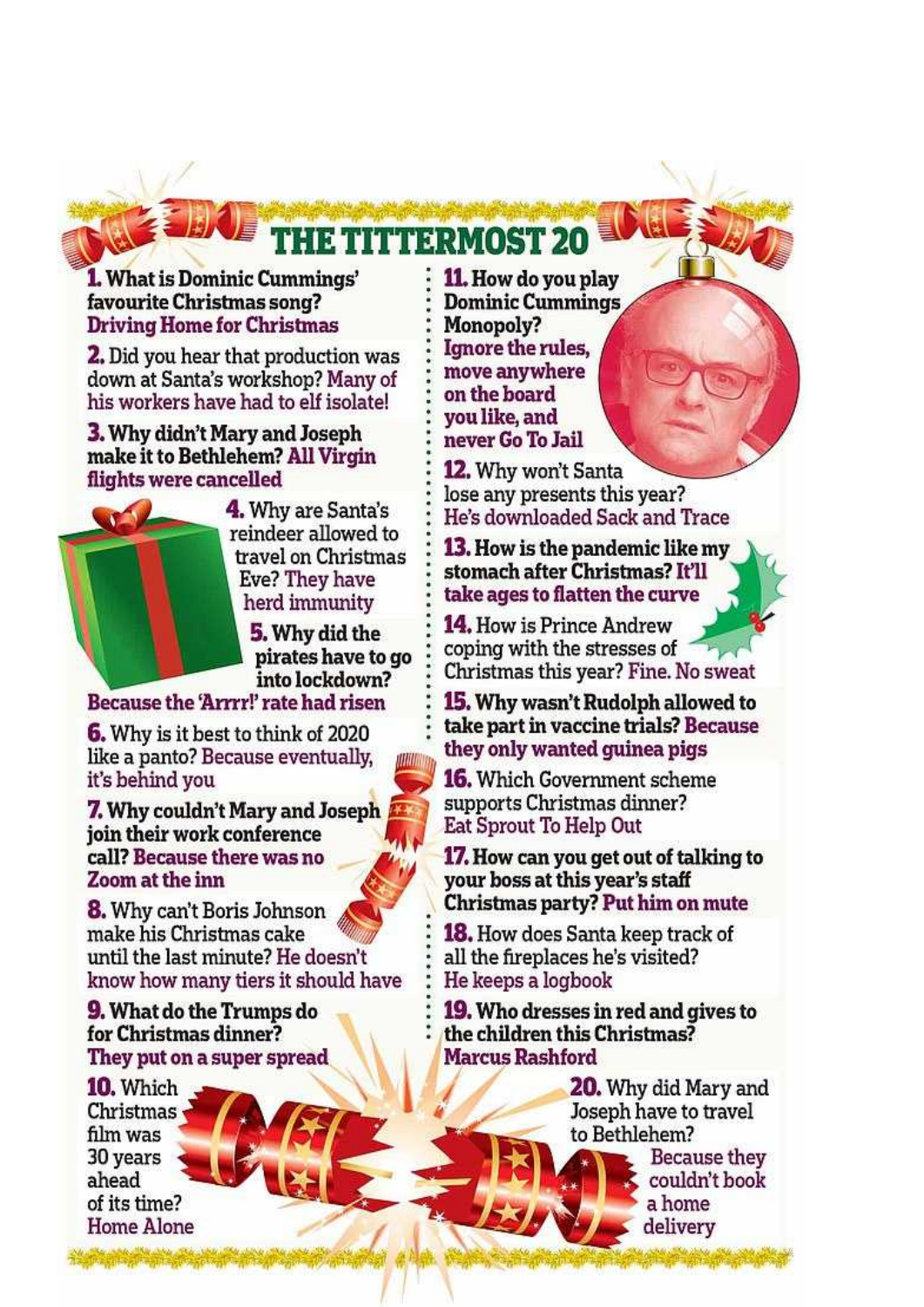